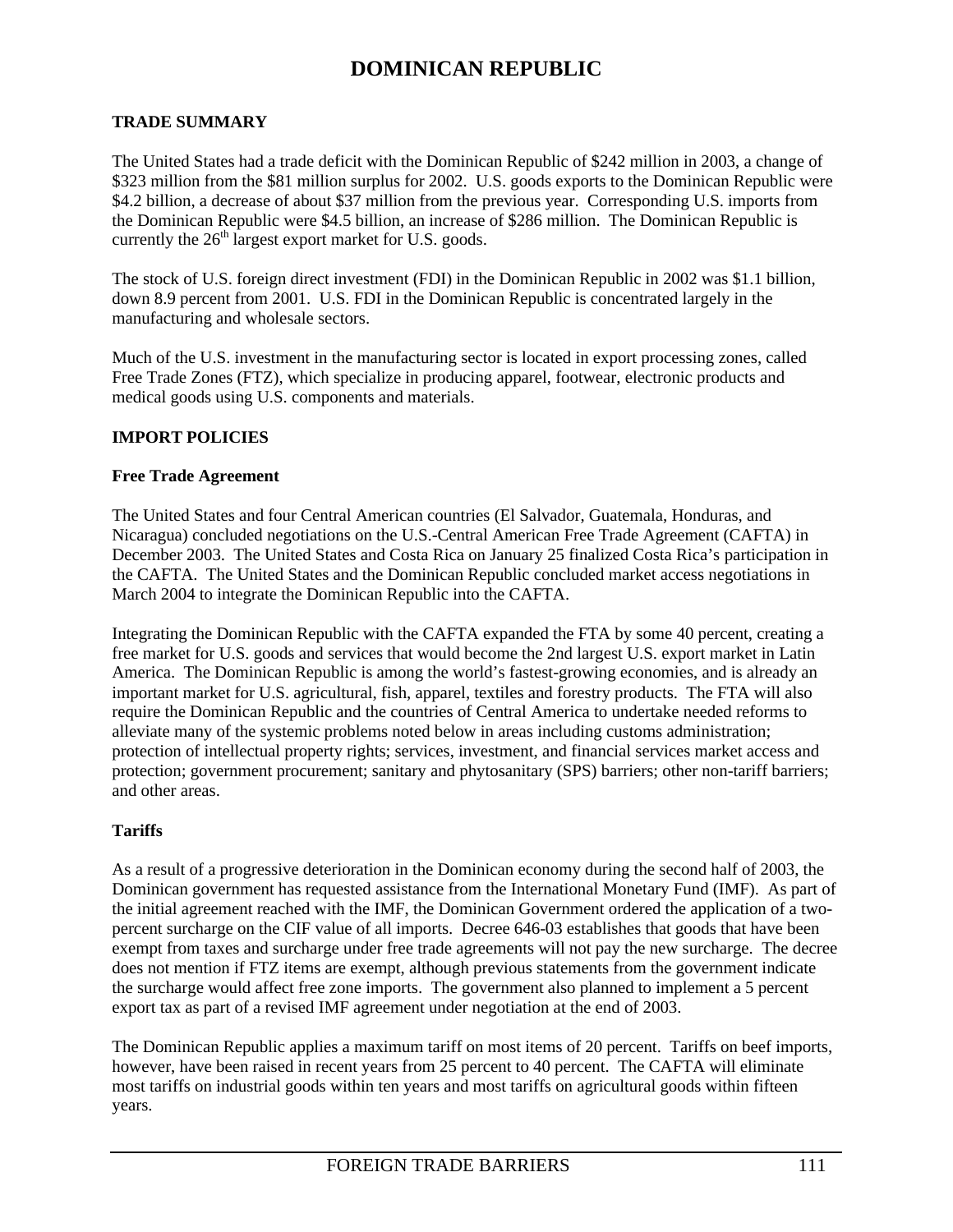#### **Non-tariff Measures**

Bringing goods through Dominican Customs can often be a slow and arduous process. Customs Department interpretations often provoke complaints by businesspersons, and arbitrary clearance procedures sometimes delay the importation of merchandise for lengthy periods. Furthermore, the Dominican government continues to require importers to obtain from a Dominican Consulate in the United States a consular invoice and "legalization" of documents, with attendant fees and delays. The use of "negotiated fee" practices to gain faster customs clearance continues to put some U.S. firms at a competitive disadvantage in the Dominican market. Under the FTA, the Dominican Republic commits to providing transparency and efficiency in administering customs procedures, to ensuring procedural certainty and fairness, to sharing information with other parties to combat illegal trans-shipment of goods, and to eliminating the consular invoice requirement.

U.S. companies have also expressed concern that the Dominican Dealer Protection Law 173, which applies only to foreign and not domestic suppliers, makes it extremely difficult to terminate contracts with local agents or distributors without paying exorbitant indemnities. Several U.S. companies have lost lawsuits brought under this law and have suffered significant financial penalties. This law has had a negative impact on market access and on consumer welfare in the Dominican Republic. In the FTA, the Dominican Republic has committed to loosen restrictions that lock U.S. firms into exclusive or inefficient distributor arrangements as it dismantles distribution barriers.

In late 2003, in anticipation of the signing of a second IMF stand-by agreement, and in an effort to raise badly needed revenue, the Dominican government increased the exchange surcharge (Recargo Cambiario) from 4.75 percent to 10 percent. Dominican Customs collects the Cambiario, which is a tax imposed on the invoice dollar amounts of all imports into the Dominican Republic. The Cambiario was initially supposed to be gradually phased down according to the Monetary and Financial Law No. 183-02 (Nov. 21, 2002). On October 23, 2003, the Central Bank issued a resolution increasing the Cambiario to 10 percent and delaying the phase out until February 2004 or when macroeconomic conditions were stable. This resolution was implemented on November 3, 2003. These short-term measures are expected to expire prior to the FTA's entry into force.

The Dominican government implemented the WTO Agreement on Customs Valuation in July 2001 following a 16-month extension granted by the WTO Committee on Customs Valuation.

### **STANDARDS, TESTING, LABELING AND CERTIFICATION**

Sanitary permits are required for the importation of many agricultural products. In practice, these sanitary permits are used as import licenses to control import levels of selected commodities and products. The inability to apply for and receive sanitary permits in a timely manner in the Dominican Republic for shipments of U.S. meat and dairy products continues to be a serious problem for U.S. export companies and Dominican importers. This is a result of a continuing policy by the General Directorate of Livestock within the Ministry of Agriculture to delay or reject applications for sanitary permits, based on its assessment of market needs and the effect imports would have on domestic producers.

The trade-restrictive actions of the Livestock Directorate fall into two main areas: absorption requirements and lack of transparency.

#### **Absorption Requirements**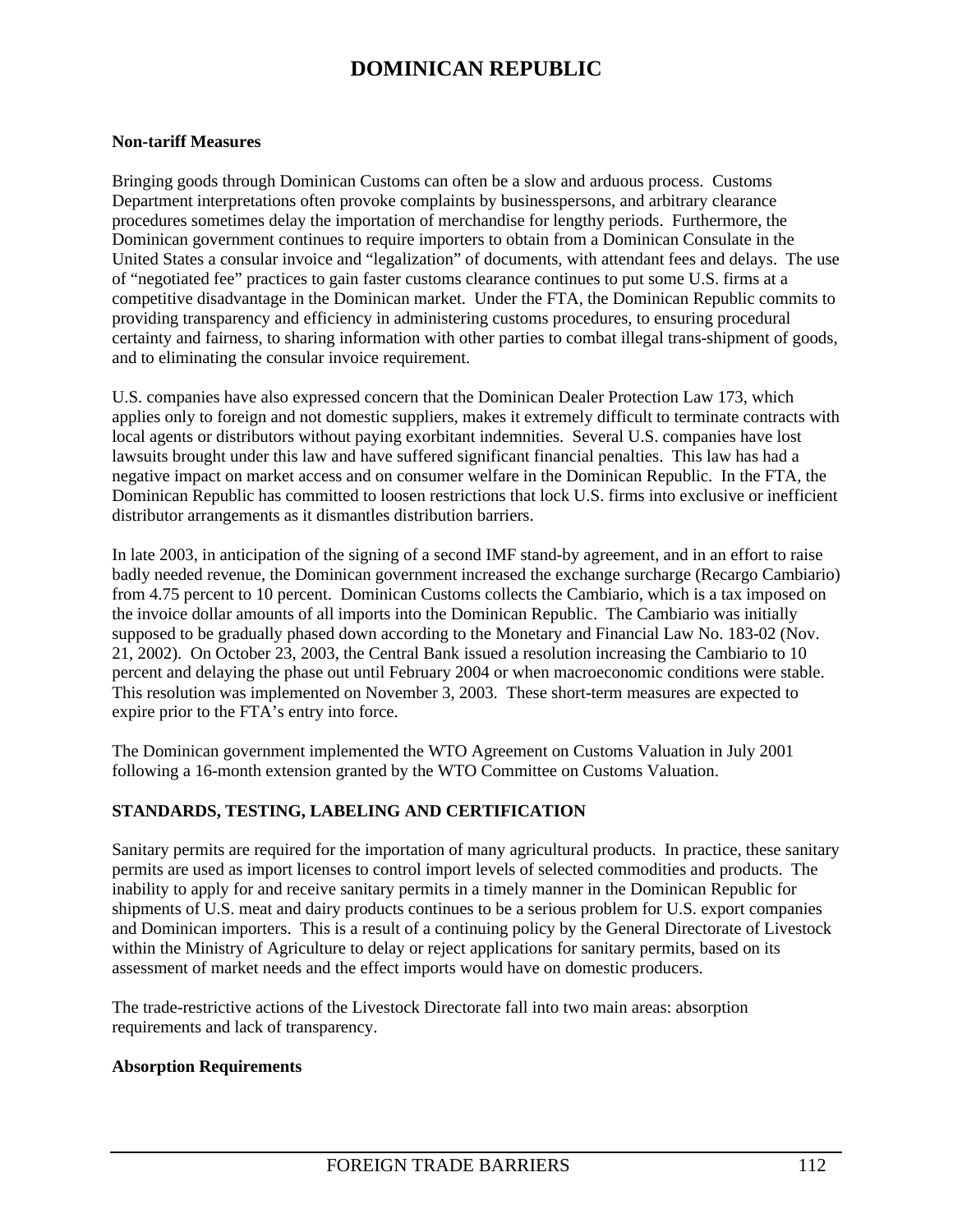Absorption requirements, which require an importer to purchase specified quantities of domestic products in order to be able to import those same types of products, were to be eliminated in 2003. However, U.S. companies indicate that the Livestock Directorate is requiring importers to purchase 25 percent of their requirements for turkeys from domestic sources, in order to receive sanitary permits.

## **Transparency**

The Dominican Republic generally accepts U.S. certifications and standards, but U.S. agricultural exports are sometimes subject to sanitary and phytosanitary (SPS) measures that appear to be arbitrarily enforced, not based on science, and applications for permits may be rejected or subject to lengthy delays, with little or no explanation and no apparent basis in Dominican law. This is especially a problem for products with a short shelf life, such as yogurt, which could quickly pass its expiration date if delayed in port. Some U.S. companies have reported that they are no longer attempting to export to the Dominican Republic because of financial losses and frustration from previous attempts to obtain sanitary permits. The CAFTA will impose transparency requirements to help alleviate problems with sanitary permits.

Furthermore, under the FTA, the Dominican Republic reaffirmed its commitment to apply the sciencebased disciplines of the WTO Agreement on SPS measures. When the United States and the Dominican Republic launched FTA market access negotiations, they initiated an active working group dialogue on SPS barriers to agricultural trade that have met alongside the negotiations. In this working group the Dominican Republic is making additional commitments to resolve specific unjustified measures restricting imports from the United States. The SPS Working Group will continue working on resolution of outstanding issues even after the negotiations conclude.

## **GOVERNMENT PROCUREMENT**

The Dominican Republic is not a party to the WTO Agreement on Government Procurement. However, the United States lifted its suspension of its waiver of "Buy America Act" provisions in 2003 after the Dominican government increased its cooperation in the World Trade Organization Working Group on Transparency in Government Procurement, its cooperation in the negotiations for a Free Trade Area of the Americas (FTAA), and its action in submitting legislation to its Congress that would make the government procurement process more transparent. However, the Dominican Congress has yet to take action on this legislation. Nonetheless, in the CAFTA, the Dominican Republic committed to ensure that U.S. suppliers are granted non-discriminatory rights to bid on contracts from Central American government ministries, agencies, and departments and that procurements are conducted in accordance with fair and transparent procurement procedures.

## **EXPORT SUBSIDIES**

The Dominican Republic does not have aggressive export-promotion schemes other than the exemptions given to firms in the free trade zones. The WTO granted the Dominican Republic a waiver allowing it to phase out its subsidies. The CAFTA requires the elimination of WTO-illegal export subsidies once the waiver expires.

## **INTELLECTUAL PROPERTY RIGHTS (IPR) PROTECTION**

The Dominican government took steps to strengthen its intellectual property rights regime during 2003, and as a result, the United States improved the country's standing under Special 301 from Priority Watch List to Watch List. Although the Dominican Republic has strong legislation to protect copyrights and has improved the regulatory framework for patent and trademark protection, United States industry representatives continue to cite lack of IPR enforcement as a major concern. The government has taken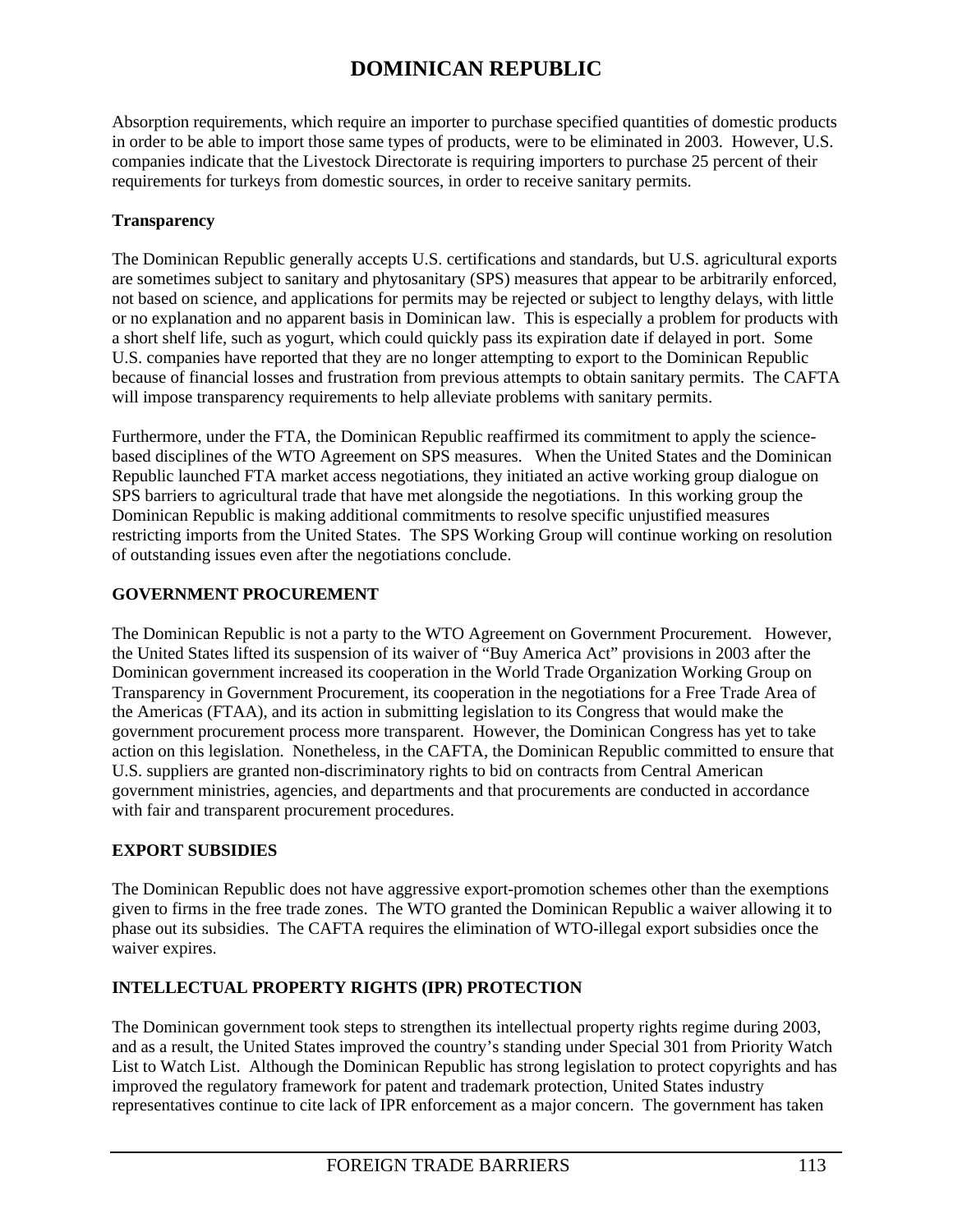some steps to prosecute violators, but there is insufficient training or resources for enforcement, and the judicial process moves very slowly. The Dominican Republic recently ratified the WIPO Copyright Treaty and has submitted the WIPO Performances and Phonograms Treaty to Congress for ratification.

The FTA obligations will strengthen the Dominican IPR protection regime to conform with, and in many areas exceed, WTO norms and will criminalize end-user piracy, providing a strong deterrence against piracy and counterfeiting. The CAFTA requires the Dominican Republic to authorize the seizure, forfeiture, and destruction of counterfeit and pirated goods and the equipment used to produce them. It also mandates both statutory and actual damages for copyright infringement and trademark piracy. This will serve as a deterrent against piracy, and ensures that monetary damages can be awarded even when it is difficult to assign a monetary value to the violation.

## **Patents and Trademarks**

The Dominican government issued a Presidential decree on March 3, 2003, stipulating regulatory measures that appear to significantly strengthen the Industrial Property Law passed in 2000 and bring the law into compliance with most elements of the TRIPS Agreement. However, a second Presidential decree was issued three days later on March 6, 2003, that unfortunately nullified many of the positive elements of the first decree. The United States government has continued to pressure the Dominican Republic to issue a corrective decree that fully brings the Industrial Property Law in line with its TRIPS Agreement obligations. Furthermore, the regulations have not yet been applied in legal proceedings, so the effectiveness of those measures has not been tested. The CAFTA obligations ensure that test data and trade secrets submitted to the Dominican government for the purpose of product approval will be protected against unfair commercial use for a period of 5 years for pharmaceuticals and 10 years for agricultural chemicals.

## **Copyrights**

Despite a strong copyright law passed in 2000 and some improvement in enforcement activity, piracy of copyrighted materials is still widespread. Video and audio recordings and software are being copied without authorization despite the government's efforts to seize and destroy such pirated goods. The U.S. Government continues to receive serious reports of television and cable operators rebroadcasting signals without compensating either the original broadcaster or the originator of the recording. U.S. industry representatives point to extended delays in the judicial process when cases are submitted for prosecution. High-profile cases against large cable companies were postponed repeatedly in 2003, and have now been rescheduled for early 2004.

## **SERVICES BARRIERS**

In October 2002, the Dominican Republic passed a new monetary and financial law that provides for national treatment of investors in most of the financial services sector. The law establishes a regulatory regime for monetary and financial institutions, and provides for participation of foreign investment in financial intermediary activities in the Dominican Republic.

It is not clear at this time what long-term effects the Banco Intercontinental (Baninter) bank fraud scandal will have on financial services sector investment. The fraud resulted in an estimated \$2.2 billion loss, equivalent to roughly 12-15 percent of GDP. The Dominican government chose to guarantee all deposits, even though the banking law sets a relatively low ceiling for government guarantees of bank deposits. Since the Baninter scandal, the government has intervened in two other Dominican banks that became insolvent, BanCredito and Banco Mercantil. The Dominican Republic's Leon Jimenez Group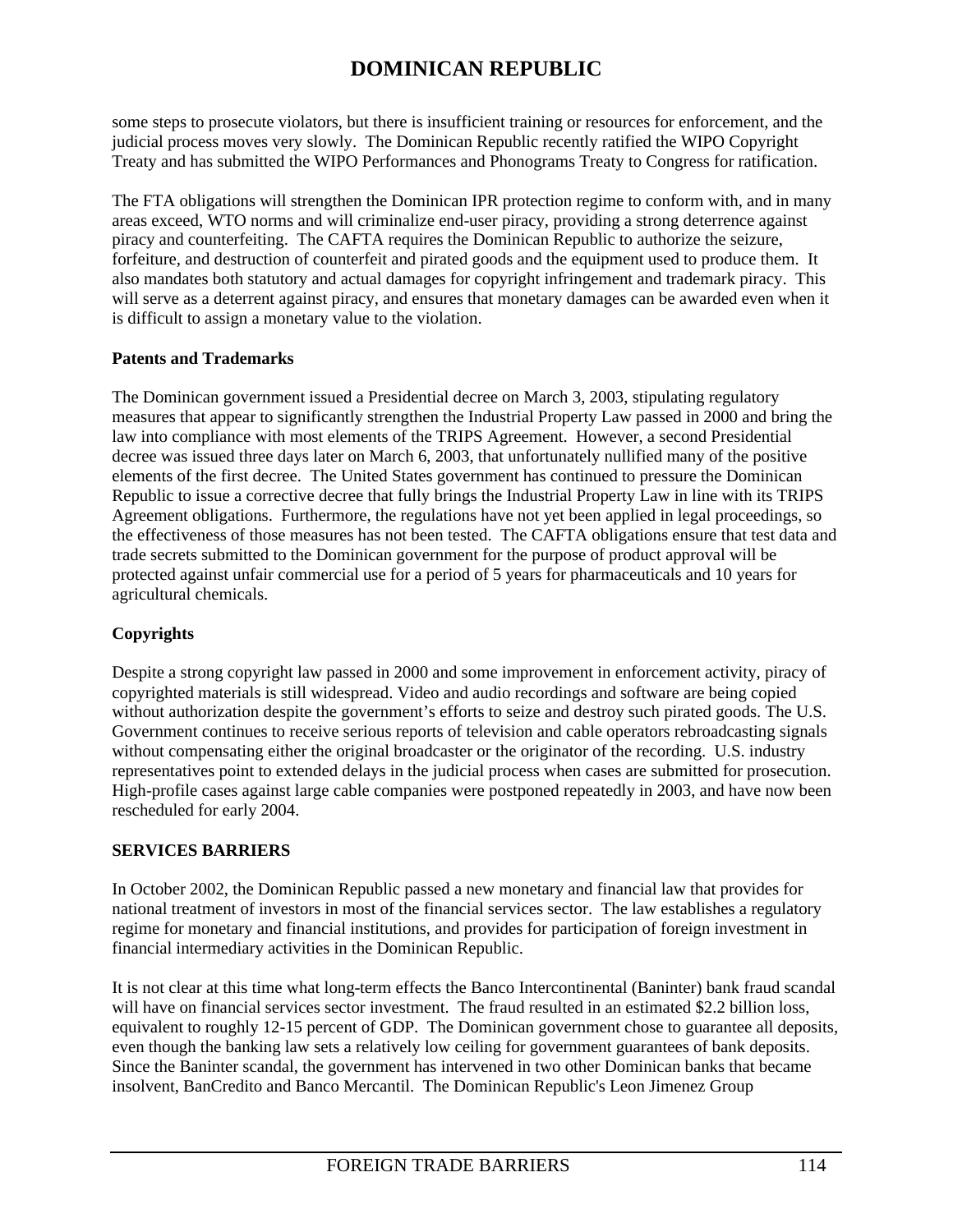subsequently purchased BanCredito, and Republic Bank, based in Trinidad  $&$  Tobago, acquired Banco Mercantil.

The Dominican Republic has ratified the 1997 WTO Financial Services Agreement and its new monetary and financial law appears to go beyond the commitments of the WTO agreement. The Dominican Republic has committed itself to allow foreign banks to establish branches or local companies with up to 100 percent foreign equity to supply deposit-taking, lending, and credit card services. Foreign investors could also own up to 100 percent equity in local suppliers of leasing and insurance service suppliers. There is no longer any need for local participation.

The Dominican Insurance Law remains unchanged requiring that Dominican shareholders hold at least 51 percent of the shares of national insurance companies. Under the CAFTA, U.S. financial service suppliers will have full rights to establish subsidiaries, joint ventures or branches for banks and insurance companies. Furthermore, the Dominican Republic will allow U.S.-based firms to supply insurance on a cross-border basis, including reinsurance; reinsurance brokerage; marine, aviation and transport (MAT) insurance; and other insurance services.

## **INVESTMENT BARRIERS**

Dominican legislation does not contain effective procedures for settling disputes arising from Dominican Government actions. Dominican expropriation standards are not consistent with international law standards. Numerous U.S. investors have outstanding disputes related to expropriated property. Subsequent to U.S.-Dominican Trade and Investment Council meetings in October 2002, the Government set out to examine outstanding expropriation cases for possible resolution through payment or issuance of government bonds under a 1999 law. With the help of a USAID contractor, the Boston Institute for Developing Economies (BIDE), the Dominican government has been able to identify and analyze 245 cases and has sent 188 of them (76.7 percent) to the Debt Commission, which approved them for resolution. The remaining cases will be sent to the next Debt Commission meeting, which has yet to be set.

The Dominican Republic implemented the New York Convention on Recognition and Enforcement of Foreign Arbitral Awards (the New York Convention) in August of 2002, which provides courts a mechanism to enforce international arbitral awards. The CAFTA provides effective remedies through transparent arbitration for investors who seek compensation for acts of expropriation by the Dominican Government.

In 1999, capitalization of the state electric company left control of the distribution system and most generating capacity in private hands. In 2002, the Dominican government reached agreement to renegotiate most of the contracts with independent power producers (IPP) and established a new agreement with the distributors on collection and payment mechanisms, as well as rate structure. In 2003, however, the electricity sector in the Dominican Republic began to deteriorate. The crisis in the sector is primarily due to distributors' inability to collect sufficient funds from consumers and the Dominican Government, and the pricing formula that distributors must use to convert dollar-indexed tariffs into peso charges to their customers, which has been exacerbated by the devaluation of the peso. The total amount owed in payment arrears to the generators and distributors exceeds \$350 million, and continues to grow. In September, the government surprised many observers by re-purchasing Spanish firm Union Fenosa's share of two distributors (EDENORTE and EDESUR). The buyout resulted in a suspension of the IMF stand-by agreement that had been agreed in August. Electrical sector problems threaten economic competitiveness and have the potential to spark further social unrest in the Dominican Republic.